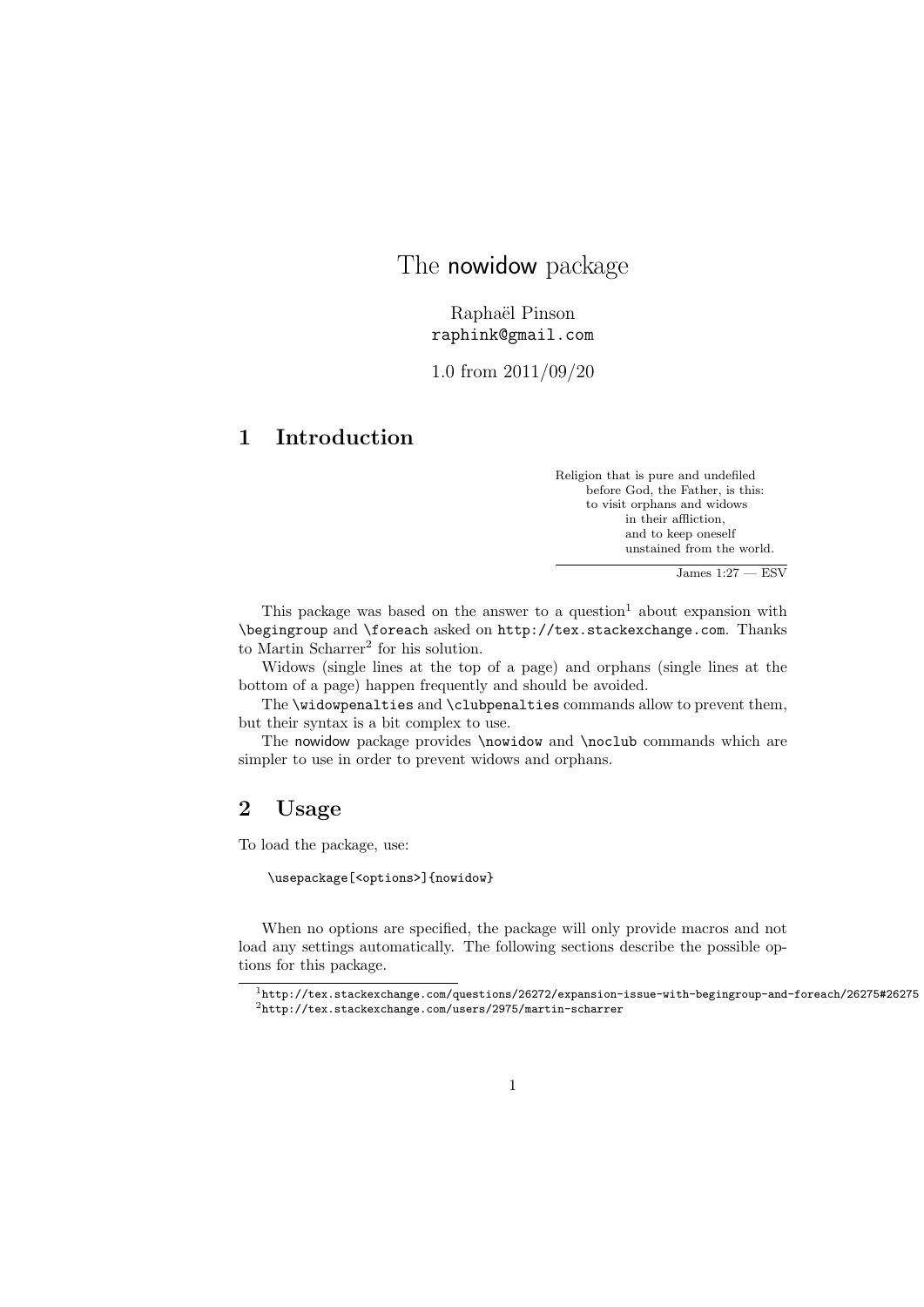### 2.1 Options

#### defaultlines=<value>

The defaultlines option sets the default minimal number of lines to be kept after or before the page break.

all

The all option sets the widow and orphan penalties for the whole document upon loading the package, for example:

\usepackage[defaultlines=4,all]{nowidow}

### 2.2 Commands

\nowidow

To prevent widows in a paragraph, call \nowidow immediatly at the end of the paragraph (without an empty line), optionally followed by the minimal number of lines you want after the page break:

This paragraph overflows to the next page, but I really don't want any widows in it. \nowidow[3]

The minimal number of lines to be kept after the page break defaults to 2 if not specified or overridden by the defaultlines option.

\setnowidow

This macro is similar to \nowidow but sets the widow penalty for the whole document instead of the current paragraph only.

This macro is used when the package is loaded with the all option.

\noclub

This is similar to the \nowidow command but prevents orphans at the end of a page:

This paragraph overflows to the next page, but I really don't want any orphans in it. \noclub[3]

The minimal number of lines to be kept before the page break defaults to 2 if not specified or overridden by the defaultlines option.

\setnoclub

This macro is similar to \noclub but sets the orphan penalty for the whole document instead of the current paragraph only.

This macro is used when the package is loaded with the all option.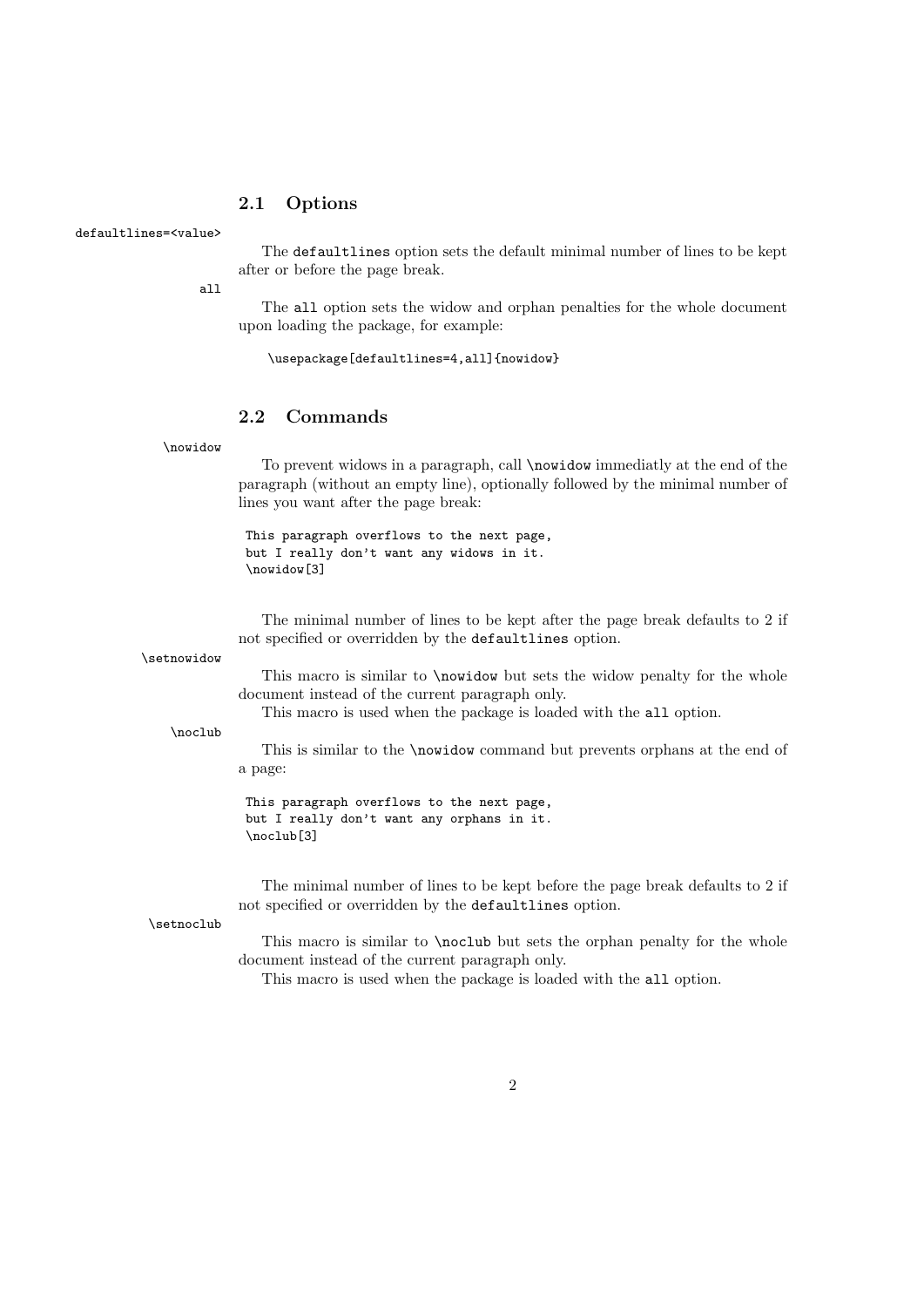# 3 Implementation

```
1 \ProvidesPackage{nowidow}
```
Options

| 2 \RequirePackage{kvoptions}           |
|----------------------------------------|
| 3 \SetupKeyvalOptions{                 |
| family=nowidow,<br>4                   |
| prefix=nowidow@,<br>5                  |
| 6 F                                    |
| 7\DeclareString0ption[2]{defaultlines} |
| 8 \DeclareBoolOption{all}              |
| 9 \ProcessKeyvalOptions*               |
|                                        |
|                                        |

### \nowidow@X

|         | 10 \def\nowidow@X#1{%                              |  |
|---------|----------------------------------------------------|--|
| 11      | \ifnum#1<\nowidowmax                               |  |
| 12      | 10000                                              |  |
| 13      | \expandafter\nowidow@X\expandafter{%               |  |
| 14      | \the\numexpr(#1)+1\expandafter\relax\expandafter}% |  |
| 15      | \fi                                                |  |
| $16 \}$ |                                                    |  |

### \setnowidow

```
17 \newcommand{\setnowidow}[1][\nowidow@defaultlines]{%
18 \mathchardef\nowidowmax#1\relax
19 \widowpenalties #1 \nowidow@X{1} 0\par
20 }
21 \ifnowidow@all
22 \setnowidow
23 \fi
```
#### \nowidow

|        | 24 \newcommand{\nowidow}[1][\nowidow@defaultlines]{% |
|--------|------------------------------------------------------|
| 25     | \begingroup                                          |
| 26     | \setnowidow[#1]                                      |
| 27     | \endgroup                                            |
| $28$ } |                                                      |
|        |                                                      |

### \setnoclub

```
29 \newcommand{\setnoclub}[1][\nowidow@defaultlines]{%
30 \mathchardef\nowidowmax#1\relax
31 \clubpenalties #1 \nowidow@X{1} 0\par
32 }
33 \ifnowidow@all
34 \setnoclub
35 \text{ t}
```
### \noclub